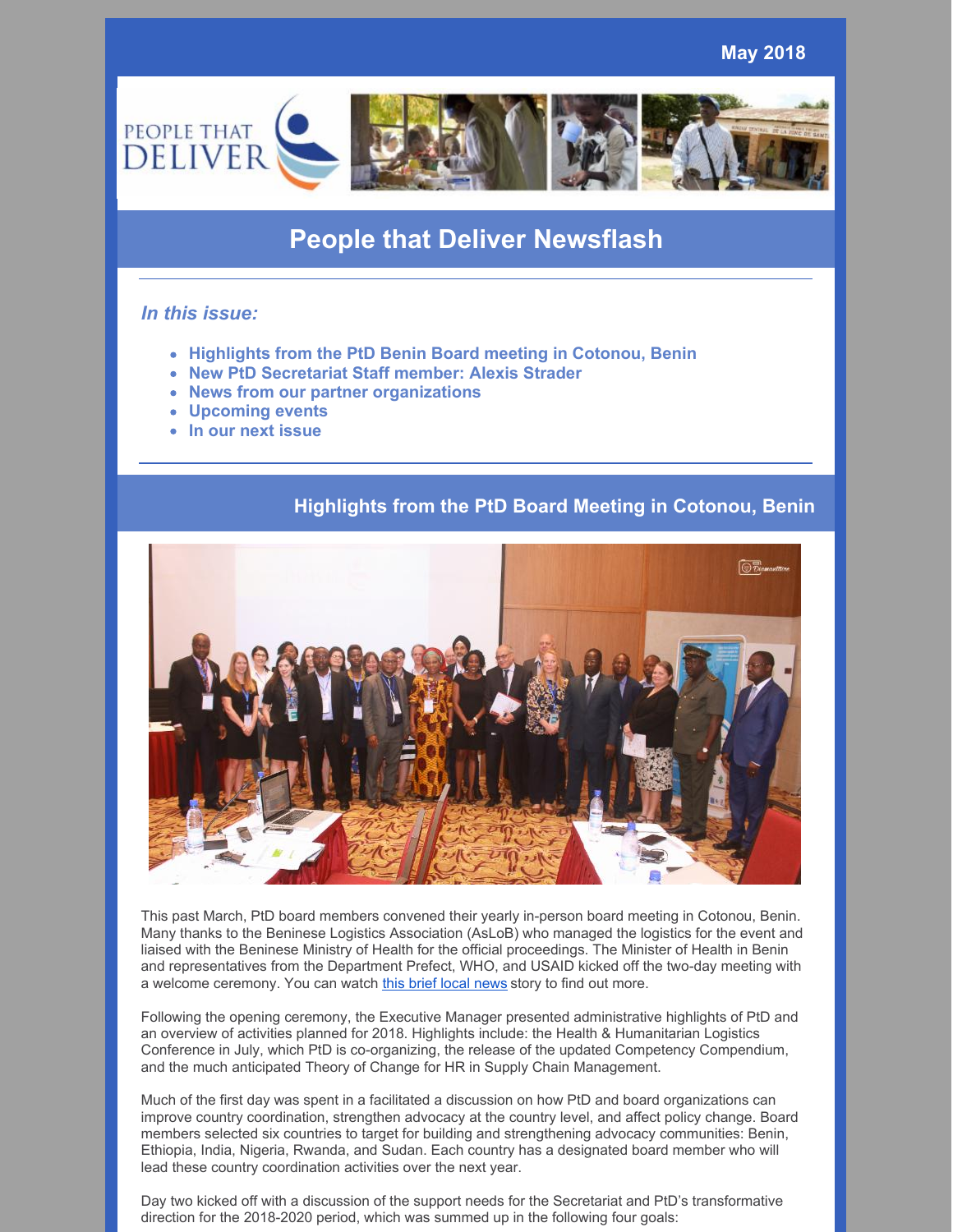- PROMOTING stewardship and leadership at the national level to address the health supply chain workforce needs
- ADVOCATING for the development of a competent, supported supply chain workforce deployed across the public and private sectors within the health system

While maintaining the long-term strategic goals of:

- SUSTAINING a global community dedicated to mobilizing support and resources towards a professional health supply chain workforce
- DEVELOPING, CATALYZING AND DISSEMINATING evidence-based approaches for human resources for supply chain management that is informed by best practices and responsive to an evolving environment

The meeting closed with the approval of four new board members: SAPICS, the Minister of Health for Benin, IntraHealth International, and the International Federation Pharmaceutical Wholesalers (IFPW). To learn more about these four organizations, visit their website. You can find brief descriptions below.

The Minister of Health, Benin, with the Department Prefect, and representatives from ASLoB, PtD, WHO and USAID.



*[SAPICS](http://www.sapics.org/)* is South Africa's leading source of knowledge and expertise in supply chain management including production, inventory, materials management, purchasing, distribution and logistics. SAPICS is proud to be APICS' exclusive Premier Channel Partner in Africa as well as a valued partner of the Demand Driven Institute, Institute of Business Forecasting and Supply and Fapics.

*The International Federation of [Pharmaceutical](http://www.ifpw.com/) Wholesalers (IFPW)*and IFPW Foundation represent pharma distribution around the world. Members are supply chain experts in the movement of critical health care products. This is accomplished through talented and experienced people. Without competent people, nothing happens. The promotion of workforce excellence in health supply chain management is directly on point with their members' capabilities.

*IntraHealth [International](https://www.intrahealth.org/)* works with countries around the world to make sure their health workers are trained, supported, and ready to do the job. Their mission is to improve the performance of health workers and strengthen the systems in which they work so that everyone, everywhere has the health care they need to thrive. IntraHealth incorporated as an independent nonprofit organization in 2003. In 2017, IntraHealth and DAI joined forces to amplify their development impact. IntraHealth is now a strategic nonprofit affiliate of DAI Global Health. IntraHealth has a staff of over 550 employees working in 37 countries in Africa, the Americas, and Asia.

*The [Ministry](http://www.sante.gouv.bj/) of Health of Beni[n](http://www.sante.gouv.bj/)*'s mission is to design and implement the state health policy in accordance with the laws and regulations in Benin as well as the vision and policy of the Government. The vision of the Ministry of Health is: "In 2025, Benin has a well-functioning health system based on public and private initiatives, individual and collective, for the permanent supply and availability of quality, equitable and accessible healthcare. Populations of all categories, based on the Values of Solidarity and Risk Sharing to meet all the health needs of the people of Benin." The development of human resources is one of the five strategic areas in the National Health Policy. The MOH works with the *Department of Pharmacy, Drug and Diagnostic Research*, or DPMED (La Direction de la Pharmacie, du Médicament et des Explorations Diagnostiques) which is housed within the Ministry of Health. DPMED is responsible for developing and implementing the national logistics system for medicines, equipment and medical consumables. DPMED also works to prevent the sale of counterfeit drugs in the national medicine supply system.

## **New PtD Secretariat staff member: Alexis Strader, Project Officer**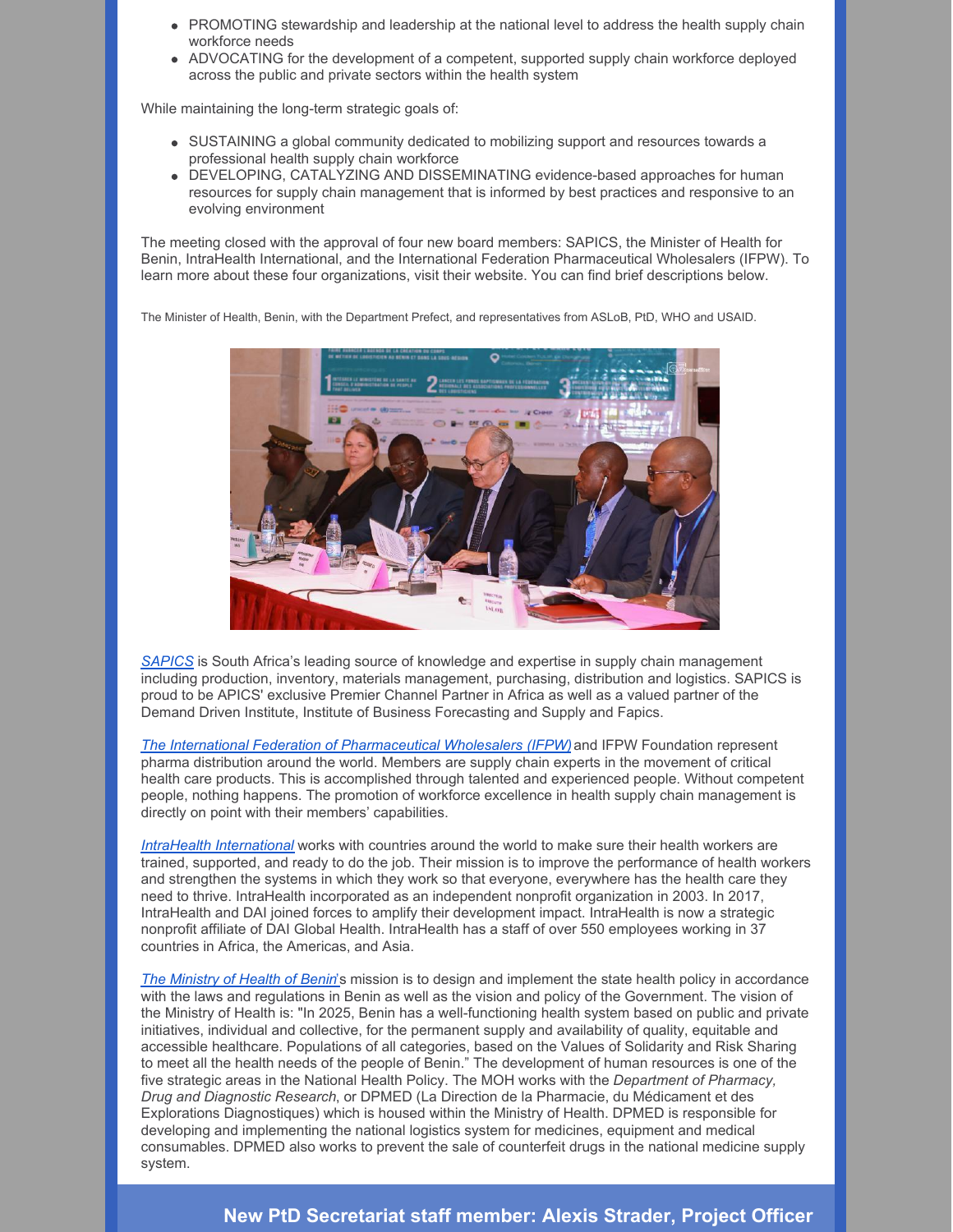The PtD Secretariat in Copenhagen has hired Alexis Strader as the new Project Officer supporting the PtD Initiative. She will work closely with the Executive Manager, Dominique Zwinkels, to support the implementation of PtD's mission, vision, and strategic goals, as well as PtD's country-based approach. You can read more about Alexis on the PtD [website](https://peoplethatdeliver.org/ptd/about-us/our-board).

## **News from Partner Organizations**

### **HRH2030**

USAID's [HRH2030](http://www.hrh2030program.org/) program, the USAID Global Health Supply Chain Program-Procurement and Supply Management [\(GHSC-PSM\)](https://www.ghsupplychain.org/) Project, and the People that Deliver [Initiative](https://peoplethatdeliver.org/) are collaborating to develop a comprehensive leadership capacity development program for high-level supply chain leaders. The program will strengthen the competencies of supply chain leaders and decision-makers to lead transformational change management processes and encourage staff to be leaders at their own level to strengthen public health supply chains for family planning, HIV, malaria, and other primary health services. Running over the course of several months, the program will feature a mix of online and inperson training and collective learning through discussion. HRH2030, PtD, and GHSC-PSM will pilot it with a cohort of supply chain leaders in Rwanda in the coming months. The leadership program expands upon the "Supply Chain Lead Lab" initiative developed by the USAID | DELIVER PROJECT and incorporates materials from Gavi's Strategic Training Executive Program (STEP).

#### **International Pharmaceutical Federation (FIP)**

Inefficient pharmaceutical supply chains are partly to blame for a substantial proportion of the world still being without access to basic livesaving medicines, the International Pharmaceutical Federation (FIP) says in a new report, published 8 May 2018. The report, ["Pharmacists](https://fip.org/files/fip/publications/Pharmacists_in_the_supply_chain_The_role_of_the_medicines_expert_in_ensuring_quality_and_availability.pdf) in the supply chain: The role of the medicines expert in ensuring quality and availability", is released in a landscape of challenges such as substandard and falsified medicines, and a shortage of human resources in the health supply chain. "The need to ensure effective and safe medicines supply prompted FIP to take a close look at the actual role of pharmacists in pharmaceutical supply chains. This report aims to provide a foundation from which improvement can develop," said FIP's Working Group on Pharmacists in the Supply Chain co-chair Ulf Janzon.



PtD's Board Chair, Dr. Lloyd Matowe, wrote the forward for the report, in which he reiterates the importance of HR for SCM: "I applaud the

International Pharmaceutical Federation (FIP) for producing this timely report that echoes PtD's own agenda. PtD advocates for a holistic approach to developing workforce excellence in supply chain management. The evidence presented in this report strengthens our call for international and national level interventions that improve the demand and supply of qualified health supply chain professionals in low- and middle-income countries."

Read the official press release [here](https://mailchi.mp/fip/focus-on-pharmacists-supply-chain-expertise-in-order-to-improve-access-to-medicines-fip-says).

#### **Pamela Steele Associates (PSA)**

As part of the South-South Knowledge Exchange (SoSoKE) Pamela Steele Associates (PSA) arranged for delegates from Kaduna, Niger, and Gombe states in Nigeria to participate in a trip to Kenya from 25 March to 29 March 2018. Held at PSA's East and Horn of Africa (E&HA) Regional Office, delegates came to learn from KEMSA's experience of developing a self-financing drug revolving fund. The success of the fund has ensured 80% availability of essential medicines to the public and is an example to the rest of sub-Saharan Africa.

SoSoKE is a great opportunity for senior government officials and executives from Kenya and Nigeria to share knowledge and reduce dependency on external parties. You can access the report on the PSA [website](http://www.pamsteele.co.uk/wp-content/uploads/2018/03/PSA_SoSoKE_Report-Final_2018-1.pdf).



#### **Pharmaceutical Systems Africa**

To further its goal to implement sustainable pharmaceutical supply management systems across Africa, [Pharmaceutical](http://www.epnetwork.org/index.php/en/) Systems Africa (PSA), together with the Ecumenical Pharmaceutical Network (EPN), organized a one-week course for consultants and Procurement and Supply Management (PSM) program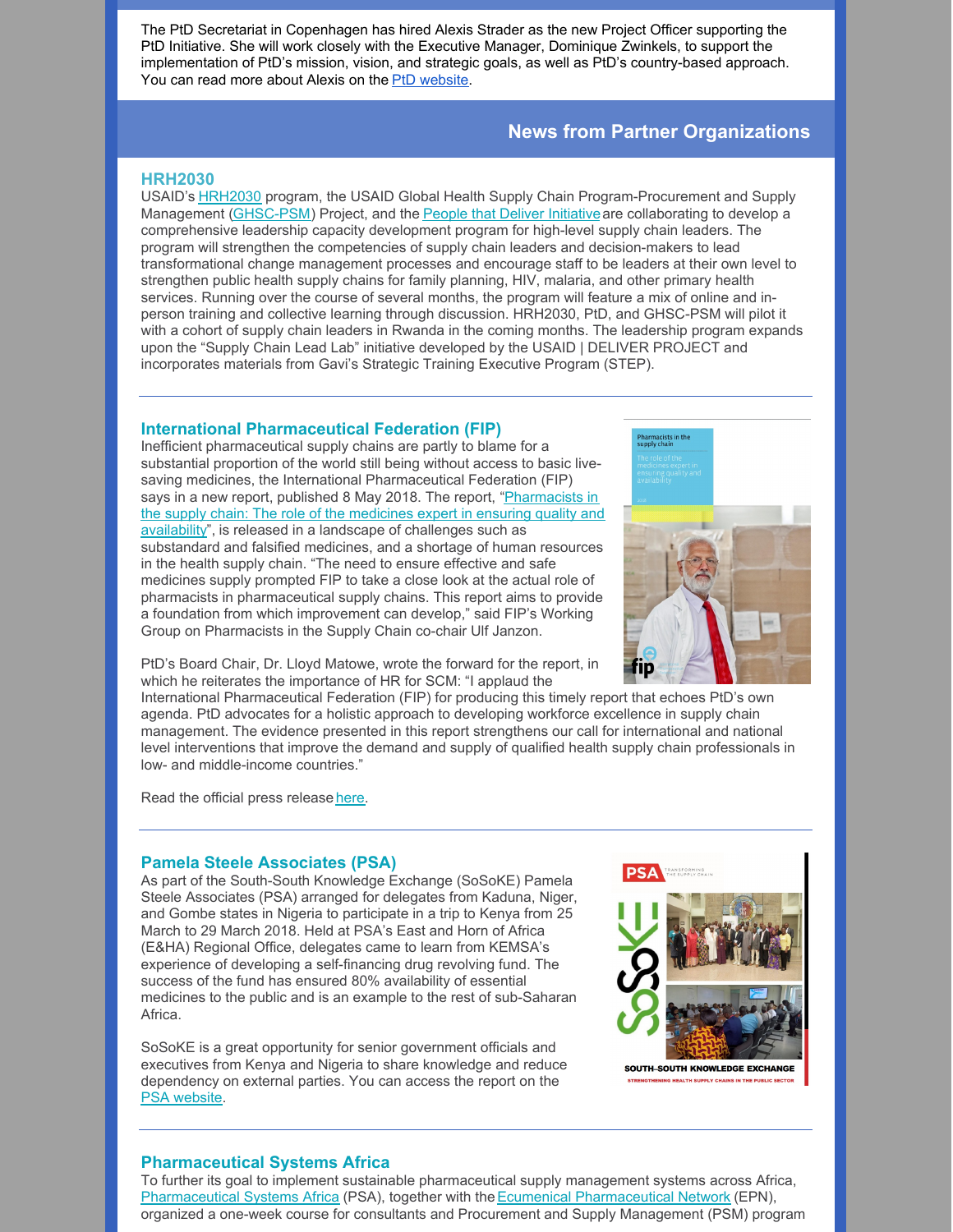staff on skills to manage in-country PSM systems.

The training course was held in Abuja, Nigeria from April 8–14, 2018 and drew 18 participants from several African countries, including Kenya, Nigeria, Sierra Leone, Somalia, and Zimbabwe. The course faculty had facilitators from international public health organizations as well as experts with decades of consulting experience. What is unique about this training was its focus on managing a major PSM challenge: the human-resource limitations of program staff. You can learn more about this training on the PSA [website](http://pharmasystafrica.com/events/hands-on-training-on-psm-skills-nigeria-april-8-14-2018/) and read the full announcement[here](http://pharmasystafrica.com/wp-content/uploads/2018/02/psa-training-april-2018.pdf).

## **SAPICS**

PtD Executive Manager and Director of theNational Medical [Supplies](http://www.nmsf.gov.sd/) Fund in Sudan and PtD Board member Gamal Ali will be speaking at the SAPICS [Conference](https://conference.sapics.org/) taking place in June in Cape Town, South Africa. For the first time, SAPICS is incorporating a number of public health presentations into their program helping to create more dialogue among the public and private sector organizations interested in supply chains and logistics. In addition to PtD and NMSF, Deborah Dull from the Bill & Melinda Gates Foundation and the Kenya Medical Supplies Authority (KEMSA) will be attending the conference.

SAPICS General Manager and newly elected PtD Board Member Jenny Froome explains that she was inspired by a quote from Professor Saracino, former Minister of Health, Côte d'Ivoire who said, "When you use a nurse or a physician as a logistician, you lose the nurse or physician and you don't get a good logistician!" For her, this simple quote effectively explains SAPICS' focus on aligning all supply chain professionals in one forum.

Dominique and Gamal will be presenting a case study on Capacity Building for challenging supply chains, where they'll discuss how public sector and private sector with exceptional local leadership can create effective supply chains in even the most challenging environments.

#### **VillageReach**

In the Democratic Republic of the Congo (DRC) VillageReach is implementing supportive supervision for improved data collection for vaccine management at the health center level. Check out this [blog](http://www.villagereach.org/2018/04/25/delivering-on-a-promise-improved-data-helps-protect-the-boso-mbuki-community/) post and [video](https://www.youtube.com/watch?v=I_LpDz-aowE) featuring Ruphin Ndumbala, a nurse at Boso-Mbuki health center in Equateur province, DRC, who discusses the skills and confidence he gained through the on-the-job supervision and support.



# **Upcoming events**

#### **UNICEF Supply Division Health Systems Strengthening Workshop 14-18 May, Copenhagen, Denmark**

[UNICEF](https://www.unicef.org/supply/) Supply Division will hold a Health Systems Strengthening Workshop targeting UNICEF Country Offices (Program and Supply), Ministries of Health/Central Medical Stores and relevant partners. The objectives of this one-week workshop are to take stock of current capacity of supply chain in countries, support UNICEF countries and national governments to formulate and finalize country-level strategies and workplans related to sustainable supply chains for health systems strengthening, and advance UNICEF's development and implementation of the National Supply Chain System Strengthening Strategy and accompanying Vision and Strategic Direction. People that Deliver Secretariat will be co- facilitating two workshops on Building and Strengthening the Supply Chain Workforce and Supply Chain Leadership. While this event is a closed event, PtD will be sharing updates beforehand and highlights during the event on social media. The key takeaways will be shared afterwards on social media and in our next newsletter.

## **40th Annual SAPICS Conference & Exhibition 10-13 June, Cape Town, South Africa**

The 40th Annual SAPICS [Conference](https://conference.sapics.org/delegates/) & Exhibition. The leading event in Africa for Supply Chain Professionals. PtD will be presenting (see the SAPICS update in the previous section)



#### **SAPICS 2018 Annual Conference**

Meet us at the leading event in Africa for supply chain professionals

#### **Conference on Health and Humanitarian Logistics 18-19 July, Dubai, UAE**

The 10<sup>th</sup> annua[l](https://chhs.gatech.edu/conference/2018/) Conference on Health and [Humanitarian](https://chhs.gatech.edu/conference/2018/) Logistics (HHL) will provide an open forum for